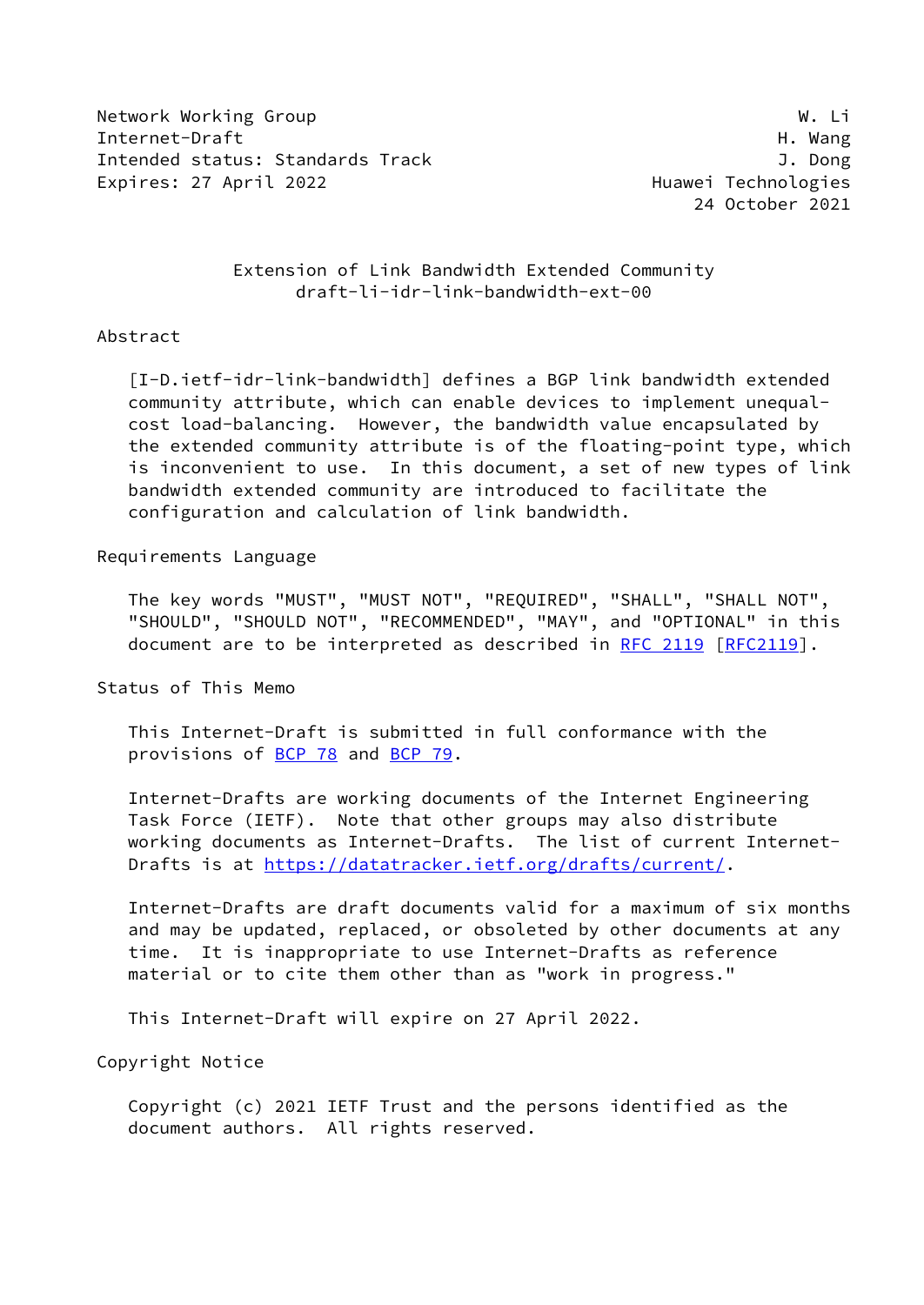<span id="page-1-1"></span>Internet-Draft Abbreviated-Title October 2021

This document is subject to [BCP 78](https://datatracker.ietf.org/doc/pdf/bcp78) and the IETF Trust's Legal Provisions Relating to IETF Documents ([https://trustee.ietf.org/](https://trustee.ietf.org/license-info) [license-info](https://trustee.ietf.org/license-info)) in effect on the date of publication of this document. Please review these documents carefully, as they describe your rights and restrictions with respect to this document. Code Components extracted from this document must include Simplified BSD License text as described in Section 4.e of the **[Trust Legal Provisions](https://trustee.ietf.org/license-info)** and are provided without warranty as described in the Simplified BSD License.

Table of Contents

|  | 2. Link Bandwidth Extended Community 3 |  |
|--|----------------------------------------|--|
|  | 3. Deployment Considerations 3         |  |
|  |                                        |  |
|  |                                        |  |
|  |                                        |  |
|  |                                        |  |
|  | 7.1. Normative References 4            |  |
|  |                                        |  |
|  |                                        |  |

## <span id="page-1-0"></span>[1](#page-1-0). Introduction

 In [[I-D.ietf-idr-link-bandwidth\]](#page-0-0), the link bandwidth extended community attribute is added to implement unequal-cost load balancing based on the bandwidth on a path. As defined in the draft, the bandwidth of a link is expressed in 4-octets in IEEE floating-point format.

 In practice, the use of this floating-point format may result errors in configuration and computation. When an operator needs to manually specify the bandwidth, you also need to consider the conversion from the bandwidth value to the floating-point number. This mode is not user-friendly, especially when the routing policy is used for bandwidth matching.

 This document introduce a more intuitive expression of link bandwidth in BGP. The combination of unit type and unsigned integer value is used to describe the link bandwidth value. This is easier for operators to use and understand, and can avoid configuration and computation errors.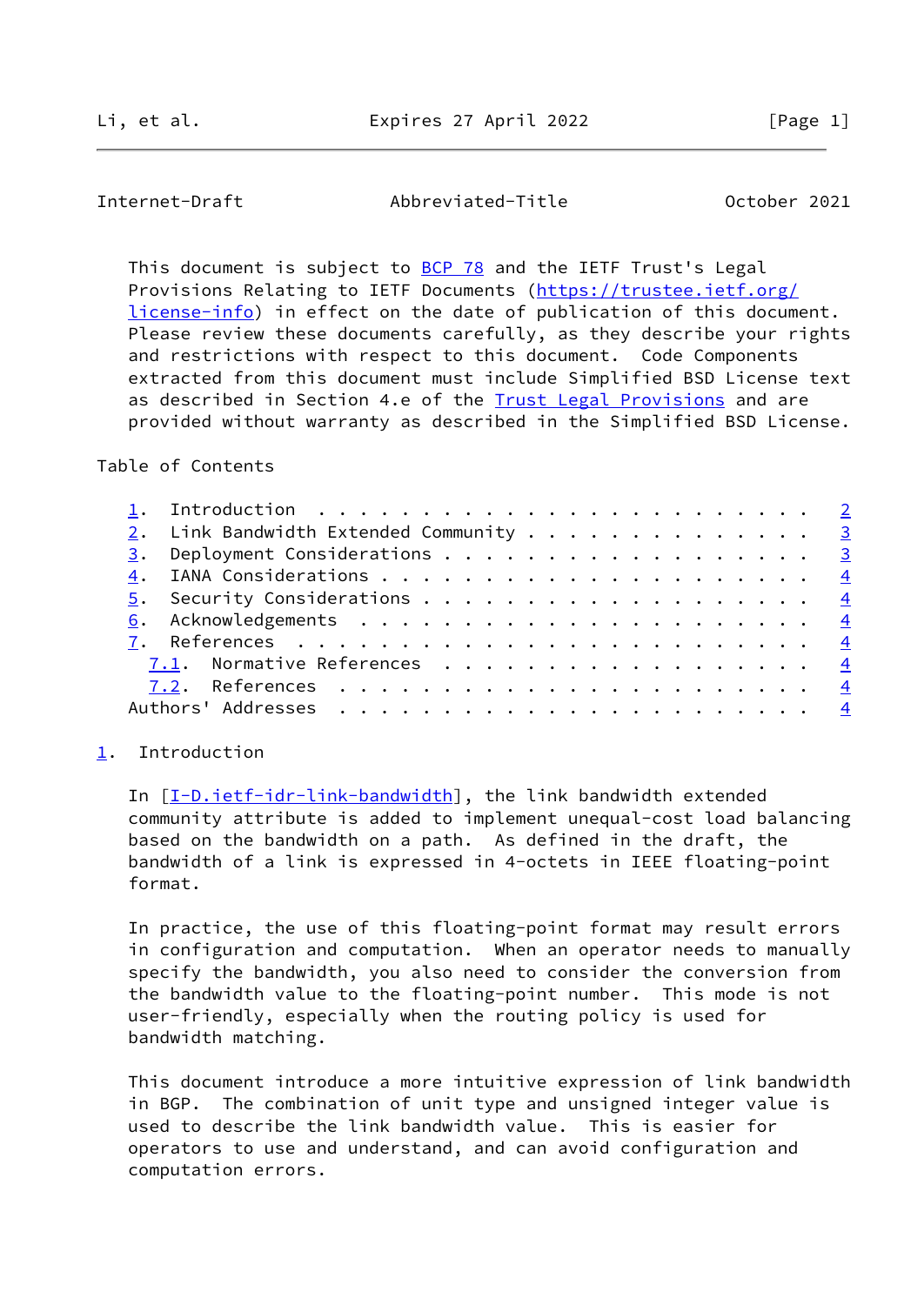Li, et al. Expires 27 April 2022 [Page 2]

<span id="page-2-1"></span>

Internet-Draft Abbreviated-Title October 2021

<span id="page-2-0"></span>[2](#page-2-0). Link Bandwidth Extended Community

 The type of Link Bandwidth Extended Community is 0x40, and the subtype is 0x04. In the attribute value, the global administrator subfield is set to the AS number of the route to which the Link Bandwidth attribute is added. In the local administrator subfield, the link bandwidth value [\[I-D.ietf-idr-link-bandwidth](#page-0-0)] is set to the IEEE floating-point type.

 This document retains the basic format of Link Bandwidth Extended Community, uses several special subtypes to identify different bandwidth units, and uses a combination of units and integers to accurately represent a specific bandwidth value.

- \* bps Link Bandwidth, subtype is TBD. The value of bandwidth in the Local Administrator subfield is an unsigned integer. The unit of this type of link bandwidth is bps.
- \* Kbps Link Bandwidth, subtype is TBD. The value of bandwidth in the Local Administrator subfield is an unsigned integer. The unit of this type of link bandwidth is Kbps.
- \* Mbps Link Bandwidth, subtype is TBD. The value of bandwidth in the Local Administrator subfield is an unsigned integer. The unit of this type of link bandwidth is Mbps.
- \* Gbps Link Bandwidth, subtype is TBD. The value of bandwidth in the Local Administrator subfield is an unsigned integer. The unit of this type of link bandwidth is Gbps.
- \* Tbps Link Bandwidth, subtype is TBD. The value of bandwidth in the Local Administrator subfield is an unsigned integer. The unit of this type of link bandwidth is Tbps.

 We can use different unit bandwidth values to identify the required bandwidth.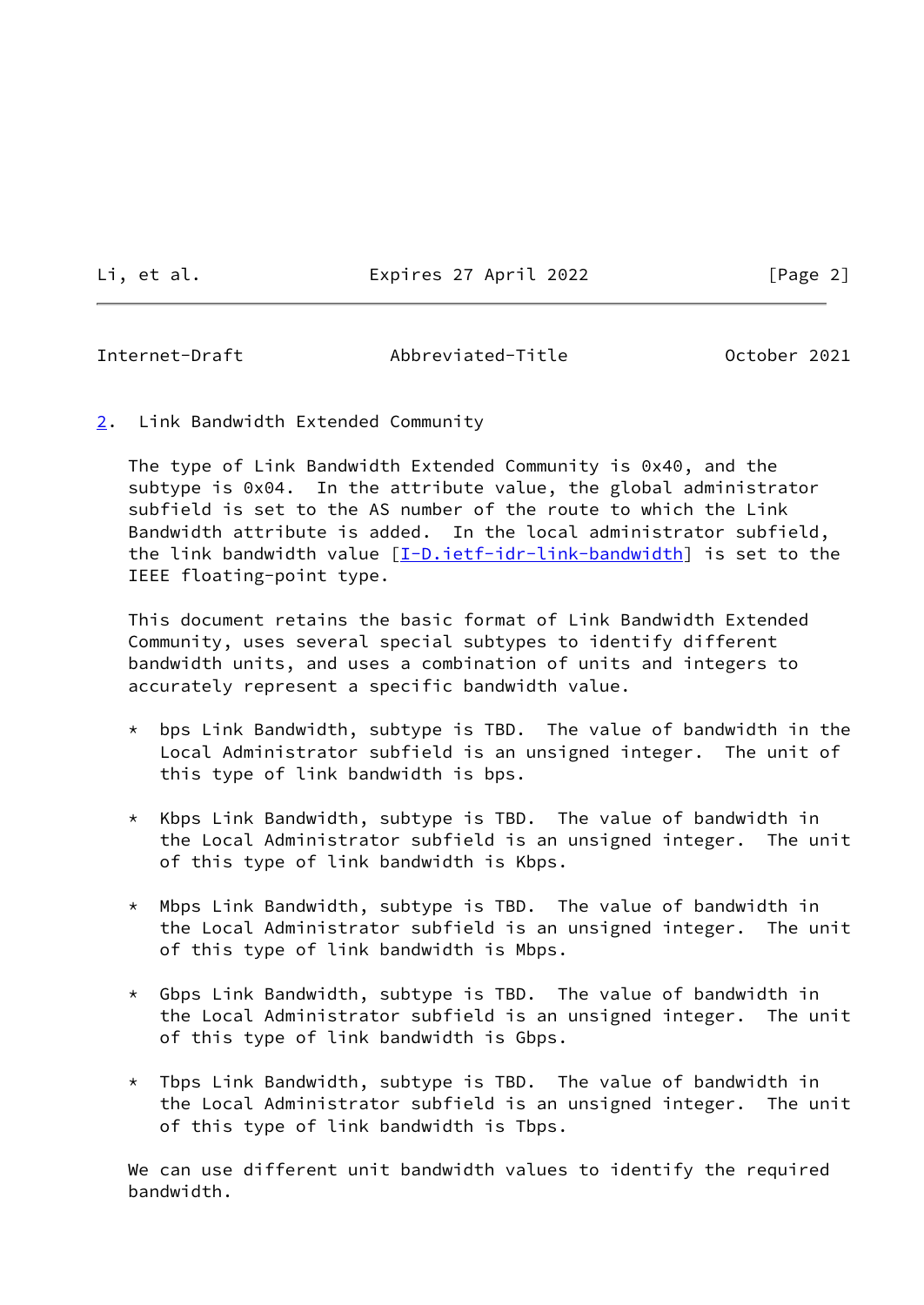The subtypes defined here can be used for both optional transitive and non-transitive extended community attributes.

<span id="page-3-0"></span>[3](#page-3-0). Deployment Considerations

 In network deployment, a routing policy may be used to match the link bandwidth advertised by BGP link bandwidth extended community, based on the mechanisms of this document, the operator can specify the bandwidth in different units as required, so that exact value matching can be achieved.

| Li, et al. | Expires 27 April 2022 | [Page 3] |
|------------|-----------------------|----------|
|------------|-----------------------|----------|

<span id="page-3-2"></span>Internet-Draft Abbreviated-Title October 2021

 Bandwidths of different units may be used together. For example, an link bandwidth extended community with the type Gbps and value 1, and another link bandwidth extended community with the type Mbps and value 500 may be used to represent 1.500 Gbps. However, it is RECOMMENDED to use a single link bandwidth extended community with the type Mbps and value 1500 Mbps to achieve the same purpose.

<span id="page-3-1"></span>[4](#page-3-1). IANA Considerations

 This document defines a specific application of the two-octet AS specific extended community. IANA is requested to assign new sub types for both non-transitive and transitive extended communities.

 SubType Description ------- ------------------------------- TBD Link Bandwidth EC in bps unit TBD Link Bandwidth EC in Kbps unit TBD Link Bandwidth EC in Mbps unit TBD Link Bandwidth EC in Gbps unit TBD Link Bandwidth EC in Tbps unit

<span id="page-3-3"></span>[5](#page-3-3). Security Considerations

There are no additional security risks introduced by this design.

- <span id="page-3-4"></span>[6](#page-3-4). Acknowledgements
- <span id="page-3-5"></span>[7](#page-3-5). References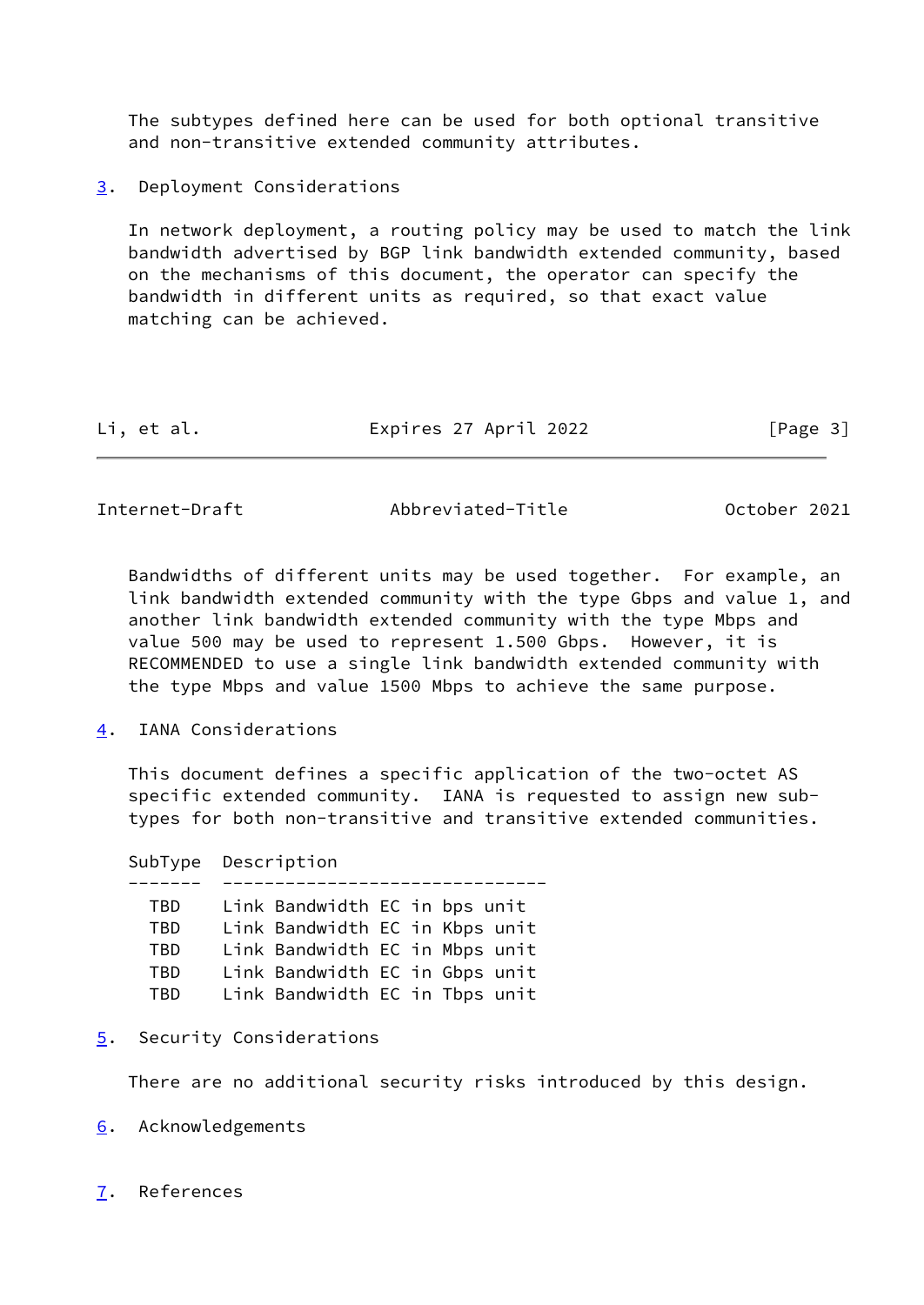# <span id="page-4-0"></span>[7.1](#page-4-0). Normative References

 [RFC2119] Bradner, S., "Key words for use in RFCs to Indicate Requirement Levels", [BCP 14](https://datatracker.ietf.org/doc/pdf/bcp14), [RFC 2119](https://datatracker.ietf.org/doc/pdf/rfc2119), DOI 10.17487/RFC2119, March 1997, <[https://www.rfc-editor.org/info/rfc2119>](https://www.rfc-editor.org/info/rfc2119).

# <span id="page-4-1"></span>[7.2](#page-4-1). References

 [I-D.ietf-idr-link-bandwidth] Mohapatra, P. and R. Fernando, "BGP Link Bandwidth Extended Community", Work in Progress, Internet-Draft, [draft-ietf-idr-link-bandwidth-07,](https://datatracker.ietf.org/doc/pdf/draft-ietf-idr-link-bandwidth-07) 5 March 2018, <[https://www.ietf.org/archive/id/draft-ietf-idr-link](https://www.ietf.org/archive/id/draft-ietf-idr-link-bandwidth-07.txt) [bandwidth-07.txt>](https://www.ietf.org/archive/id/draft-ietf-idr-link-bandwidth-07.txt).

Authors' Addresses

| Li, et al. | Expires 27 April 2022 | [Page 4] |
|------------|-----------------------|----------|
|            |                       |          |

Internet-Draft Abbreviated-Title October 2021

 Wenyan Li Huawei Technologies Huawei Campus, No. 156 Beiqing Road Beijing 100095 China

Email: liwenyan@huawei.com

 Haibo Wang Huawei Technologies Huawei Campus, No. 156 Beiqing Road Beijing 100095 China

Email: rainsword.wang@huawei.com

 Jie Dong Huawei Technologies